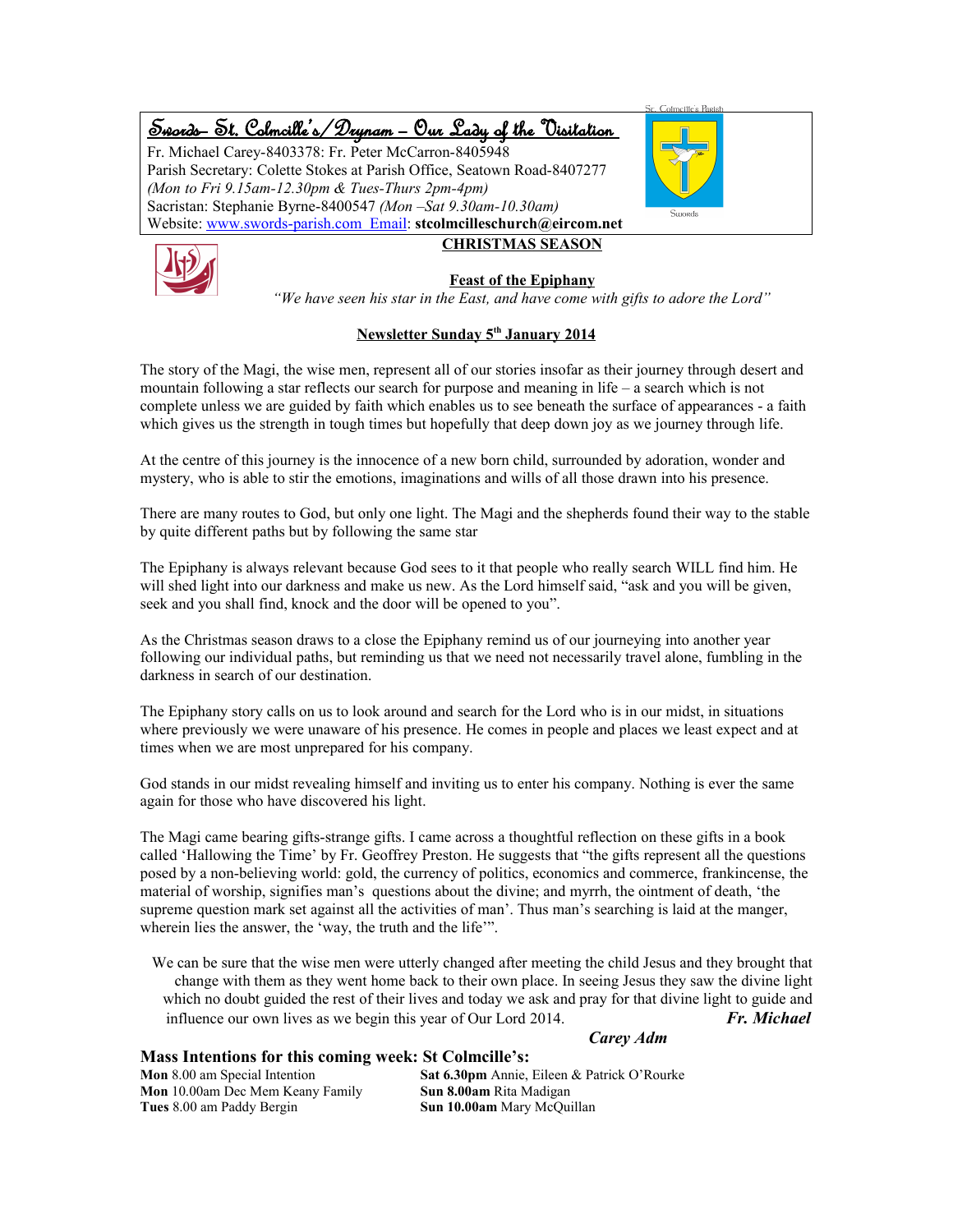**Tues** 10.00 am Sean Melia **Sun 11.30am Frances Grace Wed** 10.00am Thomas Mongey **Thurs** 8.00am Jim Mintern **Thurs** 10.00am Luigi Rea **Fri** 8.00am Helen Ryan **Fri** 10.00am Phyllis O'Connor **Sat** 10.00am Gus Rafferty

**Wed** 8.00am Mel Donlon **Sun 7.30pm** Jack & Brigid McNulty



# *RECENTLY DECEASED*

Please remember in your prayers those who have died recently:

**Des Becton Castlefarm Margaret Byrne Foxwood Josie McGuirk Cloghran**



### **Remembrance**

As we begin our New Year, we remember all our friends and loved ones who have died in the past year. All sharing in common that they died into the arms of our loving God.

We pray especially for those who are grieving and are without consolation at this time. May the gentle light of Jesus shine on them

and may they know the love and compassion of our Lord in their hearts. **Amen**

### **Planned Giving**

New Planned Giving/Family Offering Envelopes are now ready for collection from the Parish Office, Parochial House Seatown Road

*The Visitation of the BVM*

## *Church of the Visitation Drynam*

Today is Hospitality Sunday, teas and coffee after Mass. Please come along for a cuppa and a chat.



## ADMINISTRATOR'S COLUMN

EPIPHANY Antiphon - "Arise Jerusalem, and look to the East and see your children gathered from the rising to the setting of the sun"

# **Happy New Year**

On behalf of myself, Fr. Peter; Fr. Pat; Fr. John, the Parish Sisters; the Parish Staff and the Parish Pastoral Council, I'd like to wish the parishioners of St. Colmcille's, Swords and Our Lady of the Visitation, Drynam a peaceful and happy New Year



If you did not receive Christmas Dues envelope and would like to contribute to the Priests of the Parish, please take one from the book rack at the back of the Church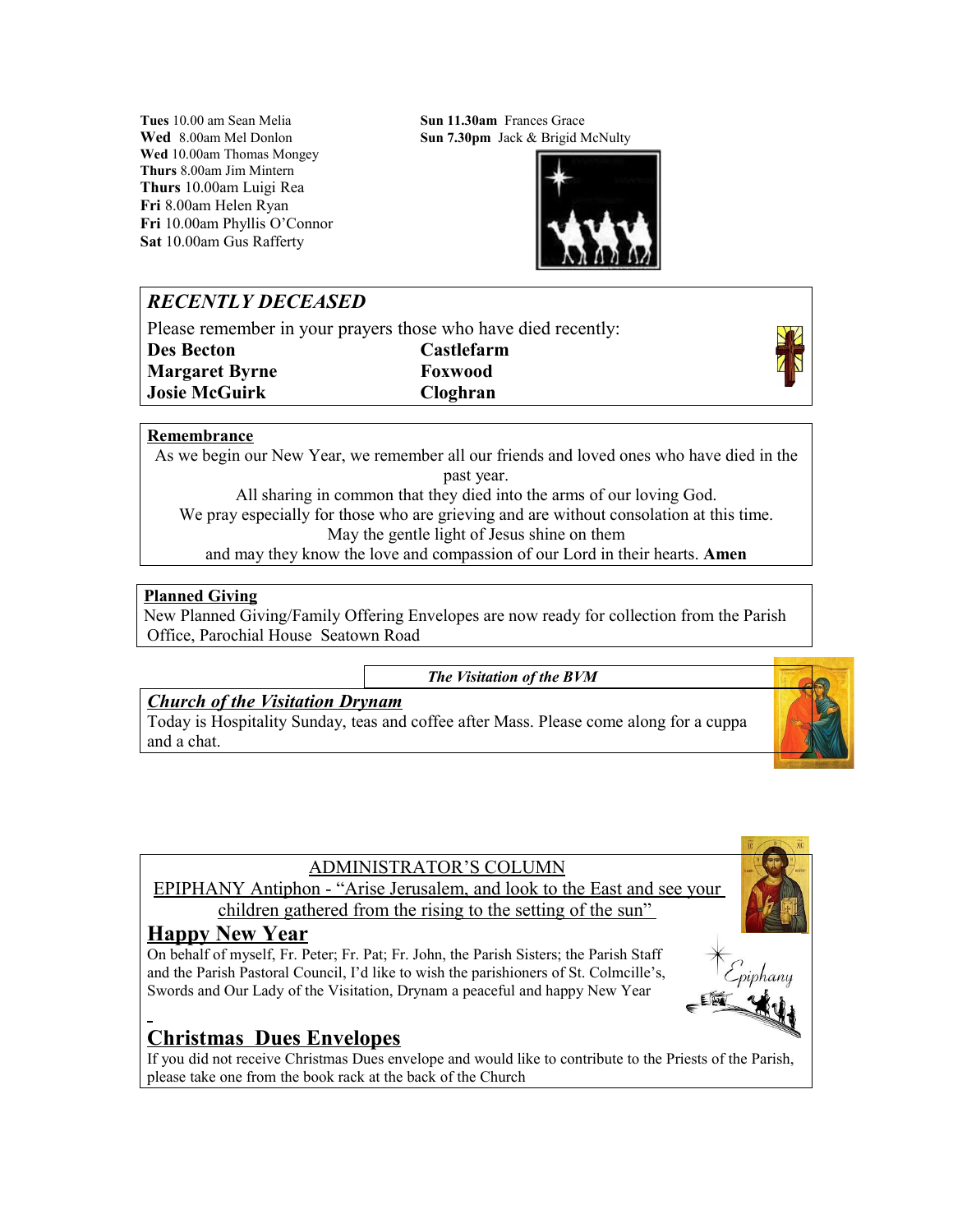# **Christmas in Swords/Drynam**

just as you promised;

**Prayer for every evening of the Year**

because my eyes have seen the salvation

Now, master, you can let your servant go in peace,

The Christmas Ceremonies went very well. I want to thank all involved and all who helped make Christmas a beautiful, uplifting and spiritual occasion

## which you have prepared for all the nations to see, a light to enlighten the gentiles and the glory of your people Israel. (Lk.2:29-32) **A New Year's Blessing** Lord, at the beginning of this New Year, we thank you for your gift of time. Let us embrace time as Mary did, as the experience of the unfolding of your plan of salvation. We measure time with calendars and watches. You experience it as an ever-present "now." Bless our ordered lists of weeks and months, of holydays and holidays, of feast and fasts, and all our special days of remembering. Please bless these instruments with which we measure time. Let them remind us that you are the master of time as we dedicate this New Year to you. Lord, bless this New Year, each of its days and nights. Bless us with happy seasons and healthy lives. Lord, we thank you for the gift of 2014 Grant that it will be a year of love and peace. **Amen.**

# **SPLENDOURS OF VENETO based in Sottomarina**

## **Swords/Drynam Parish Holiday** *Tuesday 3rd – Tuesday 10th June 2014*

Adriatic CoastChioggia is a quaint picturesque town on the Venetian lagoon about 25km south of Venice. It is in fact known as "Little Venice" because of its narrow streets, hump back canalsand is completely unspoilt and full of character. A bridge leads to the neighbouring island of Sottomarina with its long sandy beaches bordering the Adriatic. This is where we will be based for the week

### **Price: €795.00 per person sharing**

Price includes: Return flights Dublin-Venice 7 nights' accommodation : 4 star hotel; half board; B&B and Dinner.,Day excursion to Venice by boat and day excursions to Ravenna and Padua

Extras**:** Single room supplement €25.00 per night for duration of stay Airport taxes: €85.00. baggage fee €40 Insurance: €36.00 (66+double premium applies)*Please contact Colette at the Parish Office for booking (€150 deposit per person). Balance of €100 by the end of January and remainder 10 weeks before departure. For more details telephone Colette: 8407277. Brochures at back of Church*